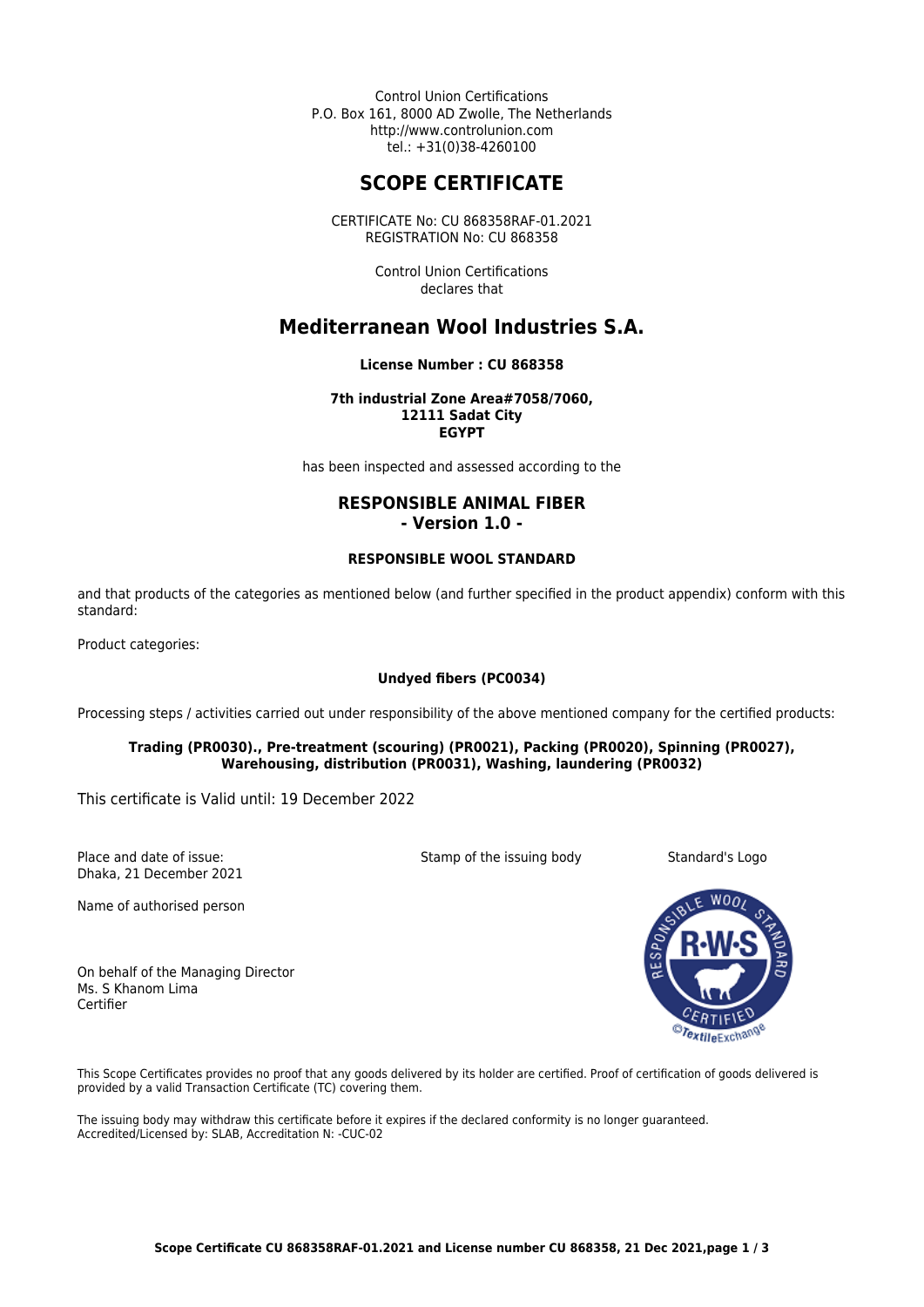#### Control Union Certifications P.O. Box 161, 8000 AD Zwolle, The Netherlands http://www.controlunion.com tel.: +31(0)38-4260100

## **Mediterranean Wool Industries S.A.**

Product annex to certificate no.: CU 868358RAF-01.2021

| <b>Product category</b> | <b>Product details</b>     | <b>Material and Material</b><br>composition |
|-------------------------|----------------------------|---------------------------------------------|
| Undyed fibers (PC0034)  | Carbonised fibers (PD0100) | 100% Responsible wool (RM0083)              |
| Undyed fibers (PC0034)  | Combed fibers (PD0077)     | 100% Responsible wool (RM0083)              |
| Undyed fibers (PC0034)  | Comber noil (PD0082)       | 100% Responsible wool (RM0083)              |
| Undyed fibers (PC0034)  | Scoured fibers (PD0078)    | 100% Responsible wool (RM0083)              |
| Undyed fibers (PC0034)  | Tops (PD0073)              | 100% Responsible wool (RM0083)              |

Place and date of issue: Dhaka, 21 December 2021

Name of authorised person

On behalf of the Managing Director Ms. S Khanom Lima Certifier

Stamp of the issuing body Standard's Logo